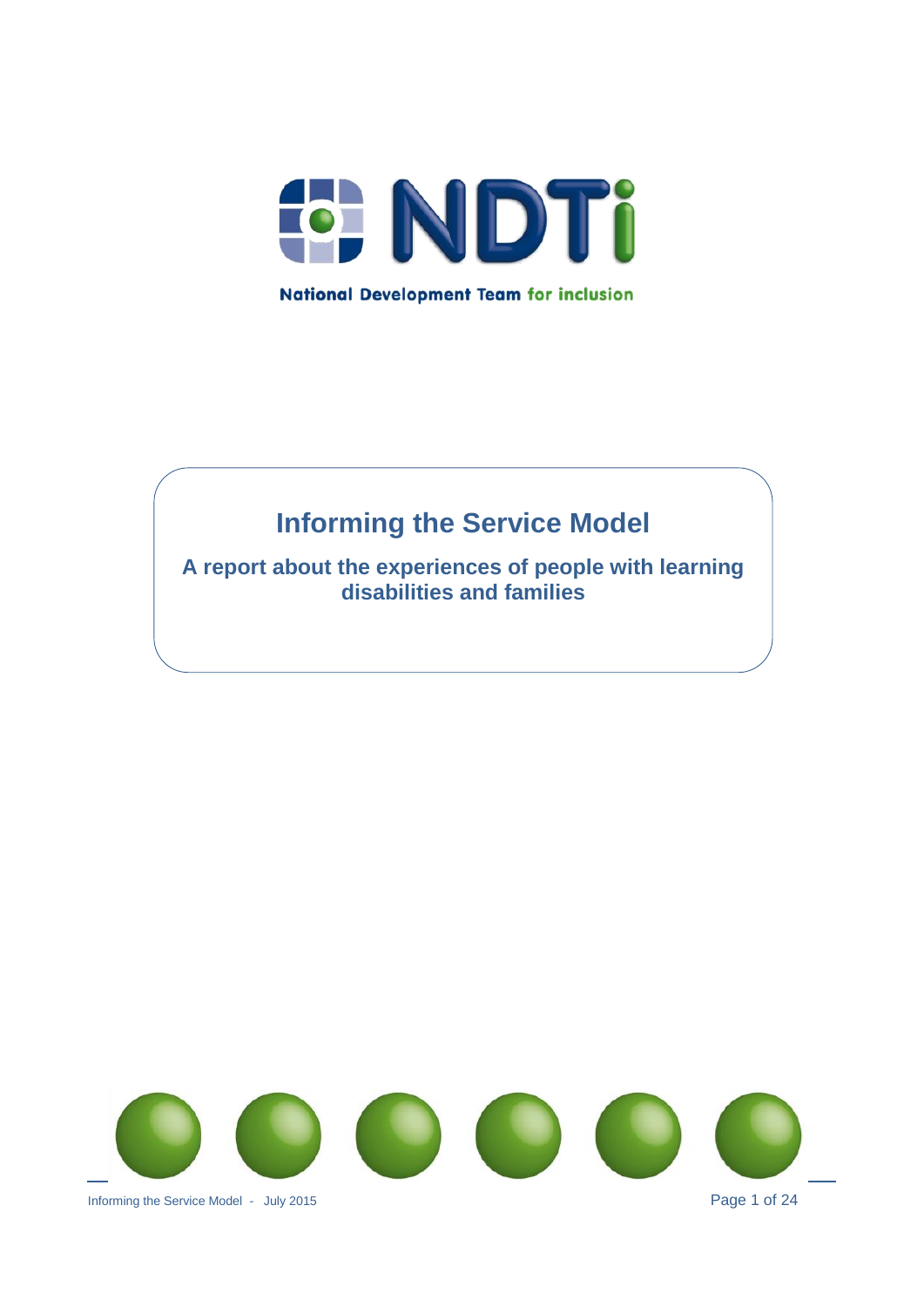

#### **National Development Team for Inclusion**

First Floor 30-32 Westgate Buildings Bath BA1 1EF

T: 01225 789135 F: 01225 338017

[www.ndti.org.uk](http://www.ndti.org.uk/)

## **Contents**

| <b>Introduction</b> | 3  |
|---------------------|----|
| Who we talked to    | 4  |
| What people told us | 6  |
| <b>Conclusions</b>  | 19 |
| <b>Appendix 1</b>   | 21 |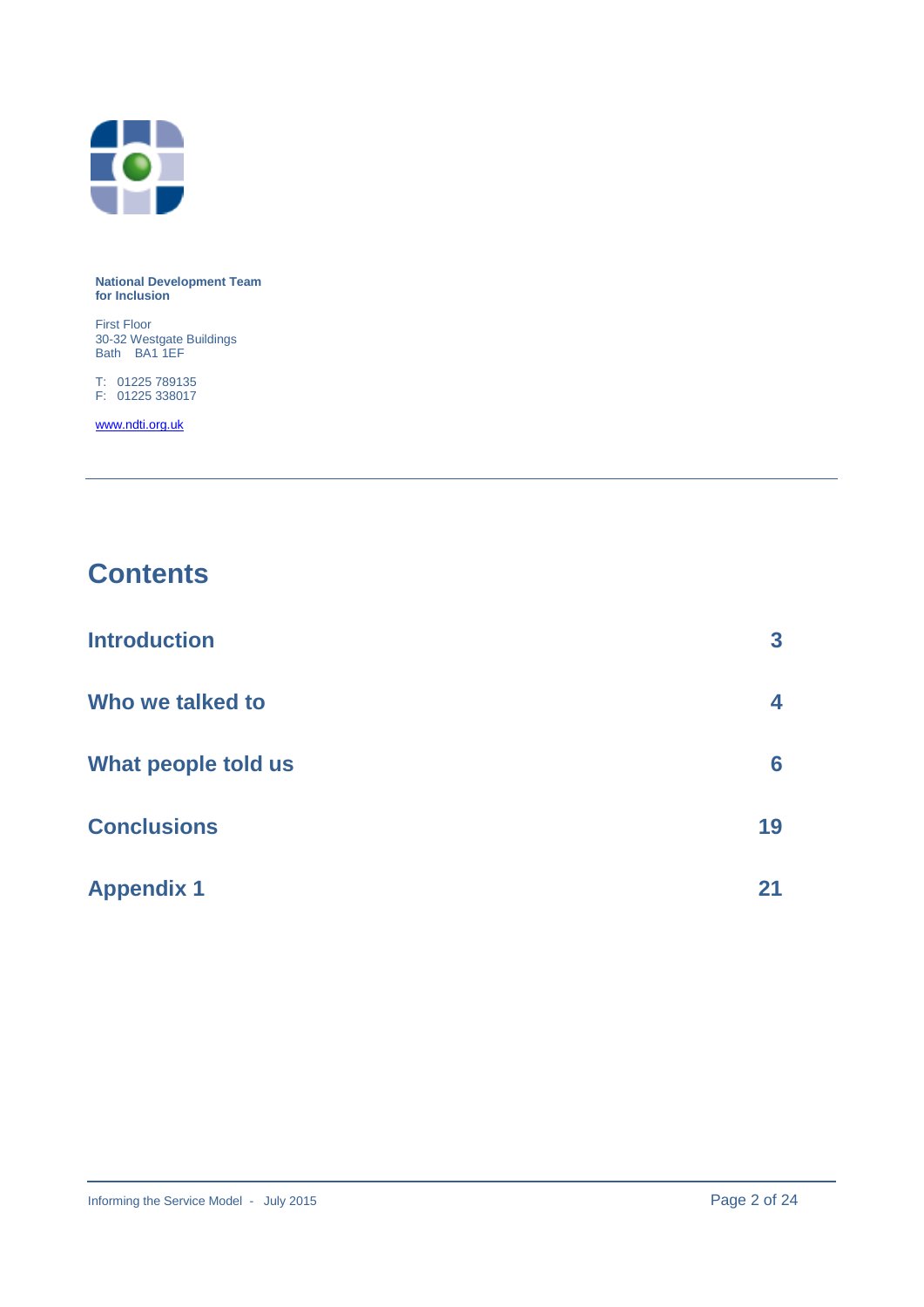

## **Introduction**

**NHS England (NHSE), the Local Government Association and the Department of Health are developing a 'service model' for people with a learning disability and/or autism who have a mental health condition or whose behaviour challenges. The service model will set out what good health and social care services look like.**

**The draft service model is being developed with the help of a reference group including people with learning disabilities, families, clinicians, commissioners, academic experts and others. To inform the development of the service model, NHSE asked the NDTi to run focus groups for people with learning disabilities and families who have experience of in-patient services in each of the four regions. This report summarises what NDTi did, and what people told us.**

**We would particularly like to thank the Challenging Behaviour Foundation and Mencap for enabling us to attend the meeting they had arranged with families on the 26th June.**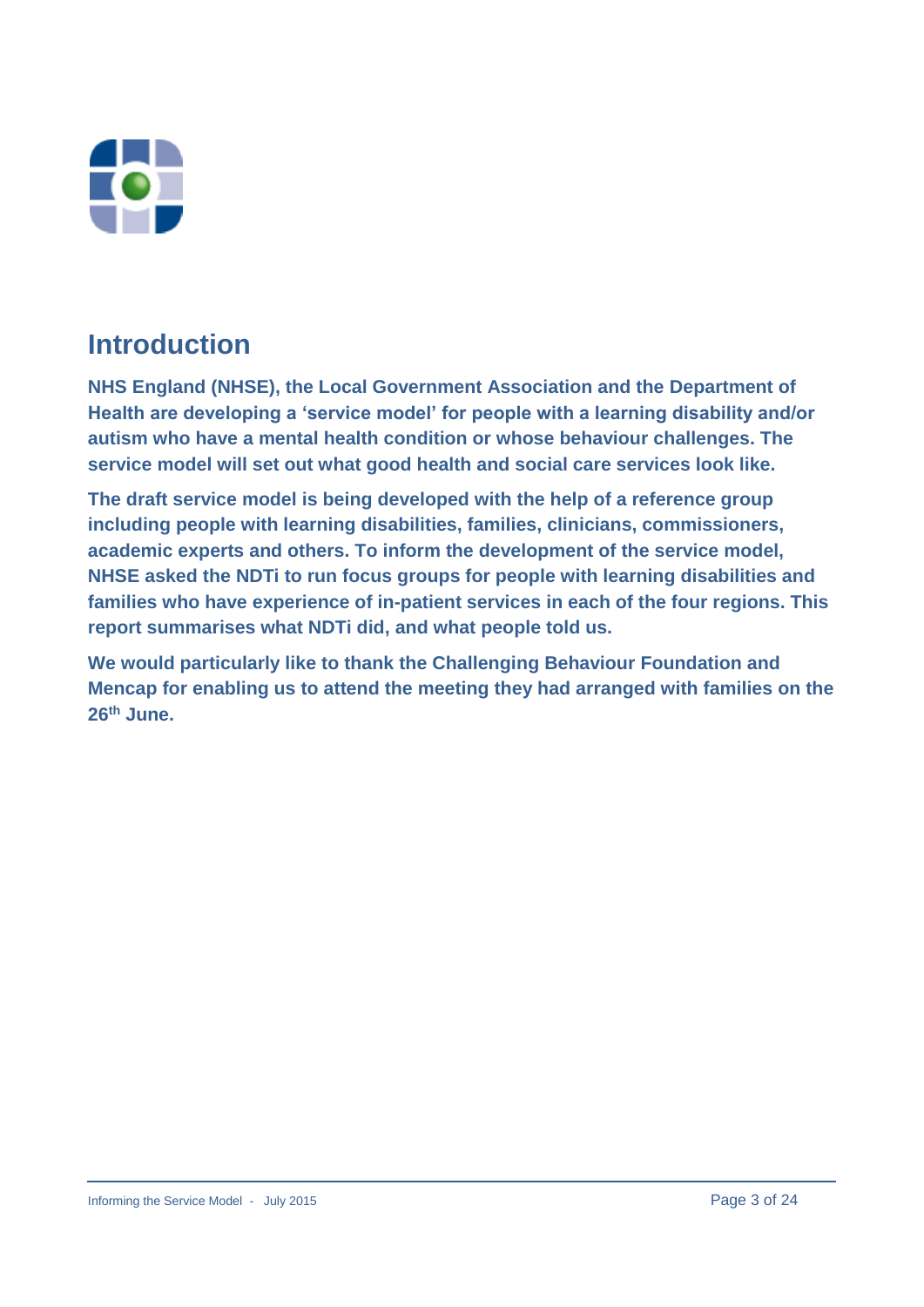

## **Who we talked to**

## **People with learning disabilities**

We worked with self-advocacy groups in each of the four regions to co-host focus groups. The self-advocacy groups also helped us find people with the relevant experience. We are very grateful for their help with this project. The details of who we worked with are as follows:

NHS East and Midlands 15<sup>th</sup> June in Birmingham with SpeakEasy N.O.W. Six people with learning disabilities and four supporters from four organisations attended. Several members of this group had personal experience of in-patient services, and one had helped to produce a report on "Locked Hospitals" in their Region. See: [www.speakeasynow.org.uk/images/health\\_checkers/locked\\_hospital\\_report.pdf](http://www.speakeasynow.org.uk/images/health_checkers/locked_hospital_report.pdf) 

NHS South 16th of June in Oxfordshire with My Life My Choice (MLMC). Seven members from MLMC and one supporter attended. Several members of this group had personal experience of in-patient services, and also of being Experts by Experience (ExEs) on the recent round of NHS England South Care and Treatment Reviews (CTRs).

NHS London 23rd June with Safety Net People First and Hammersmith and Fulham Mencap. We also contacted Advocacy in Greenwich, who helped us contact people. There were seven people with learning disabilities at the meeting, four of whom had experience of being Sectioned, and four supporters from five organisations.

NHS North 9th July in Newcastle with Skills for People. There were three people with learning disabilities and three supporters from three organisations. One member of this group had (a bad) personal experience of in-patient services. One had been on several CTRs and one had been involved in a programme of staff training for the local NHS Foundation Trust.

## **Families**

It proved to be easier to engage with some families through telephone interviews. We are grateful to Inclusion East and the North West Training and Development Team for helping us connect with these families. In total there were eleven telephone interviews with family carers.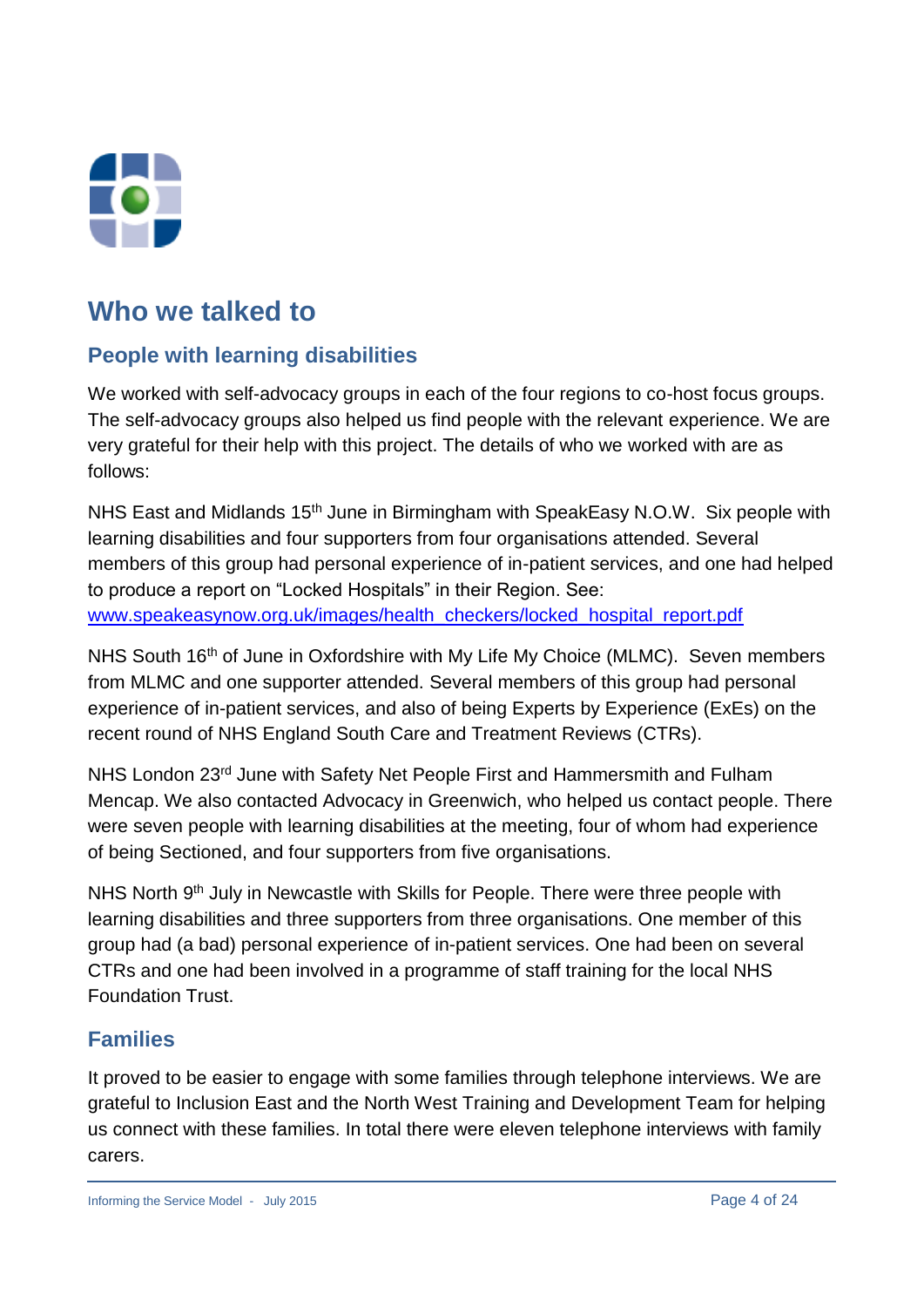We ran a focus group meeting in Oxford in partnership with the Oxfordshire Family Support Network (OxFSN) on the 25<sup>th</sup> June. Six families attended.

We also attended a meeting arranged by the Challenging Behaviour Foundation and Mencap on the 26<sup>th</sup> June where the service model was being discussed with representatives from NHS England, the Department of Health, the Local Government Association, the Care Quality Commission and ADASS. Ten family carers attended.

One family member who couldn't attend sent in a response on the questionnaire format we provided (see appendix I for the questionnaire format).

We were able to record information from families in different way from the information gathered from people with learning disabilities, therefore there are some differences in the following two sections, although there are many common themes.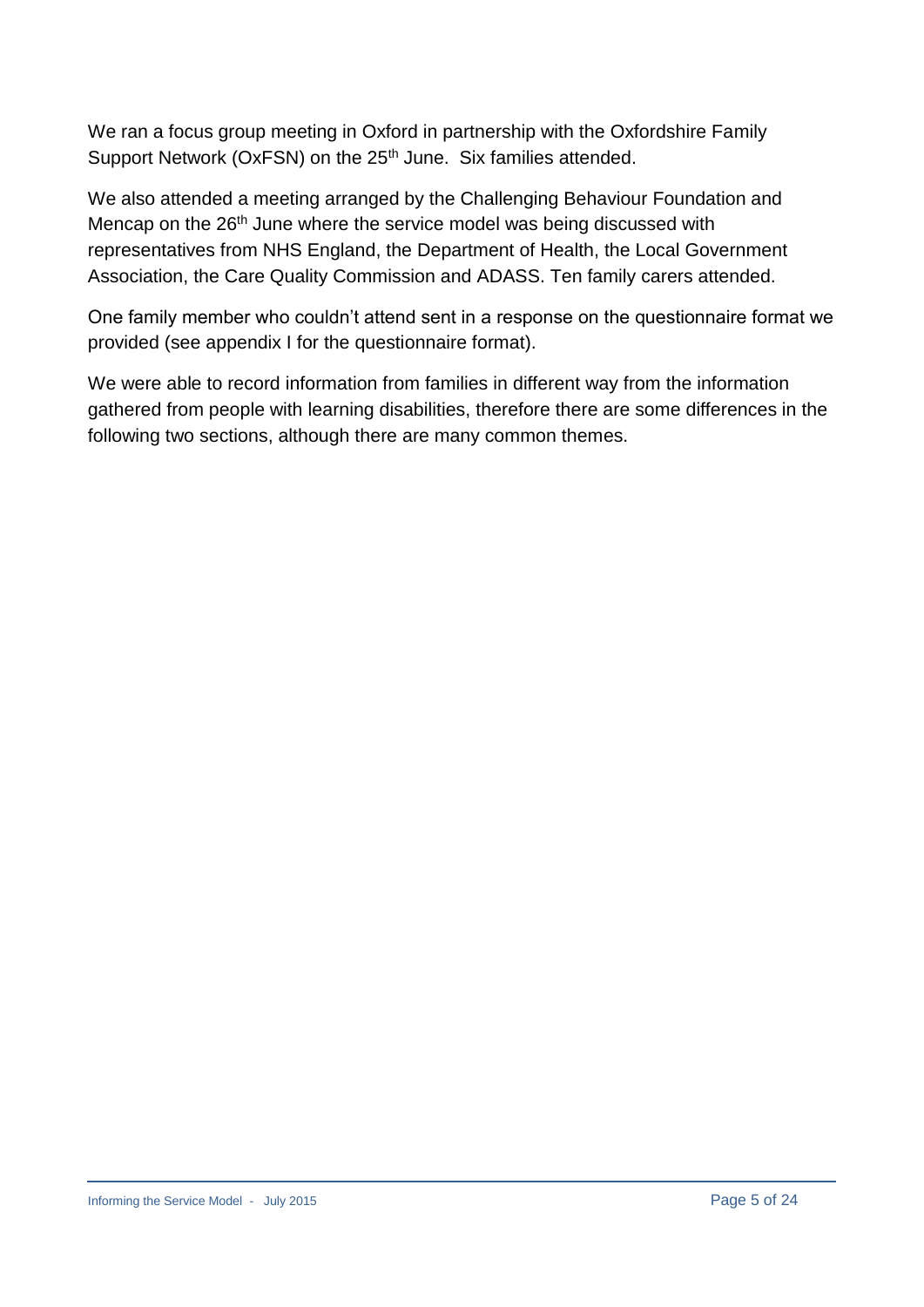

## **What people told us**

## **People with learning disabilities**

Key themes from the focus groups have been summarised below and have been illustrated with direct quotes from the participants. People with learning disabilities didn't talk about what happened before they went into hospital.

## **In-Patient/ATU Services**

#### **What worked well**

- I went in "to get better in the head" and was helped by being helped to talk about it, on my own and in a group. Also by doing art work.
- $\bullet$ In the high secure unit, college tutors came in to run sessions.
- $\bullet$ "You could cook a meal for everyone in the mother and baby unit which was good".
- $\bullet$ "I know I was safe in the unit. I asked how long I'd be there and they told me"
- $\bullet$ It's good to have a familiar routine so that you feel comfortable and know what to expect.
- $\bullet$ It's good to be able to keep in touch with home.
- $\bullet$ When members of the self-advocacy group came in to meet the people there "They talked to us more than the staff".

#### **What didn't work well**

Communication between staff and the individual patient in Assessment & Treatment Units (ATUs) needs to improve a lot.



"Help them to understand it more" in their own way, as the people inside these units cover a wide spectrum and not everyone can grasp the meaning of words.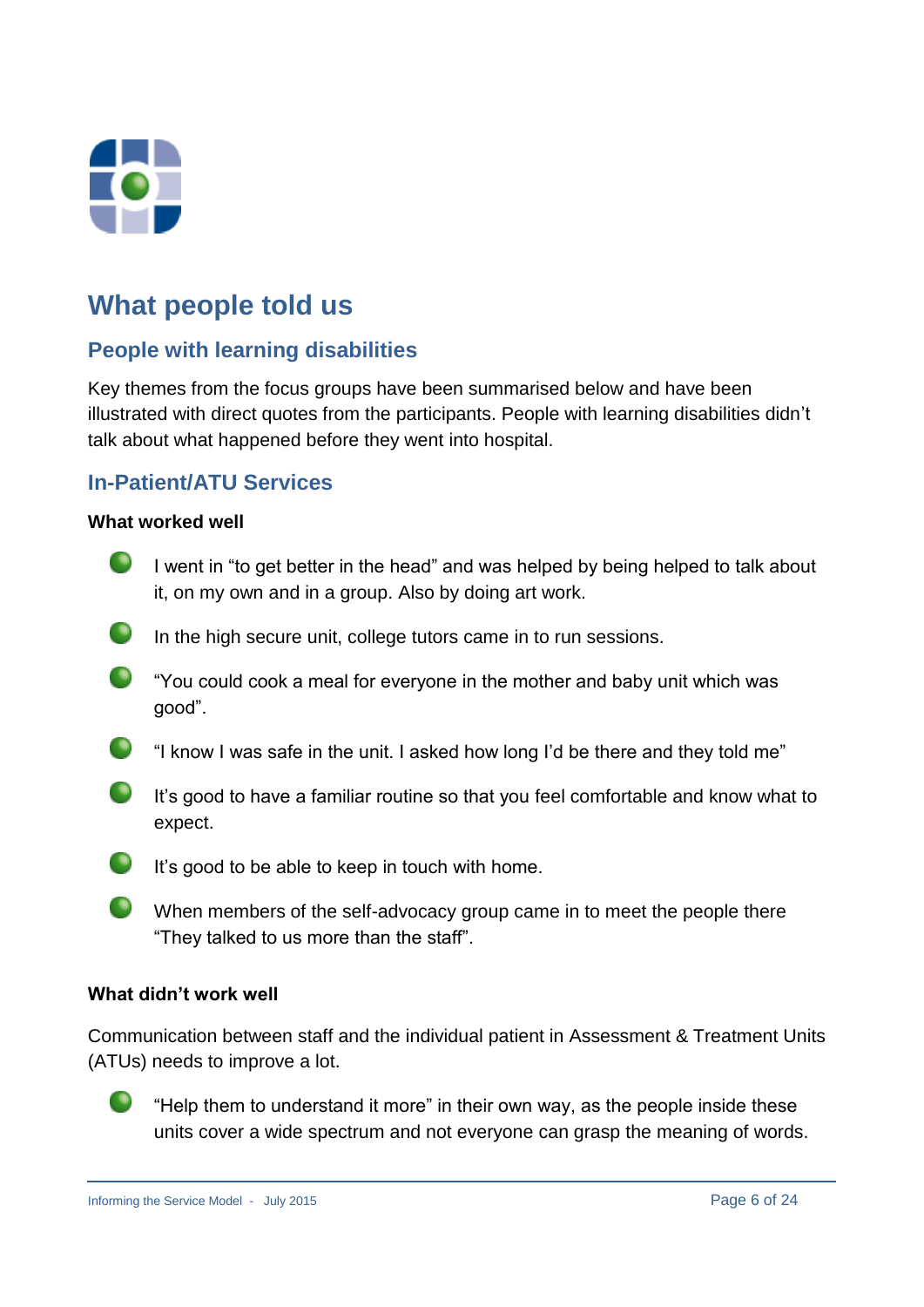- "I don't like big words or doctor words"
- "They didn't explain to me about what section I was on. It felt like being in prison.
- $\bullet$ When I was in hospital I didn't understand why I was in there. They could have explained it in Easy Read, big print, no jargon, pictures etc".
- $\bullet$ "They told me that my Hospital Passport was no good to me there".
- "Information wasn't given in a way that was easier to understand. I find pictures and big words helpful and having someone to explain it and go through it with you. It's about having dedicated time. Not being rushed, having protected time".
- $\bullet$ "A Doctor said to me, 'I'm a professional I know what's best'. I just wanted to go home. She didn't have no professional manner. She treated me like a piece of poo really"
- "It helps if staff tell you how long you have to be there. After 4 months they suddenly told me I was leaving, just a week before I had to leave".
- **Staff should talk to me, not beat me up"**
- $\bullet$ I had my dignity taken away. They didn't treat me with respect"

Often, hospitals have very little or no communication with families that want it (and not just because they live a long distance away). Also, the places where family visits take place could be arranged differently.

 $\blacksquare$ 

"It's just a little room. It would be better if you could go to a café on site"

The medical notes sometimes feature out of date statements that haven't been updated e.g. "when she first came in" or they are missing key (relevant & current) information. Historical labels stick to people e.g. the statement of why they came into hospital 12 years ago is still prominently placed in their notes. PLUS the notes don't give you a full sense of the actual person they are describing. The choice of words used by in patient health service professionals can tend to be negative and dismissive of the person e.g. referring to someone as a "lost case". Note – these points were made by people who had been involved in CTRs

Having the opportunities to do classes or sessions doesn't always follow people through the system (high secure/low secure/step down) which means that people miss out on the chance to keep developing skills and confidence that would benefit them "on the outside".

People were not included in meetings: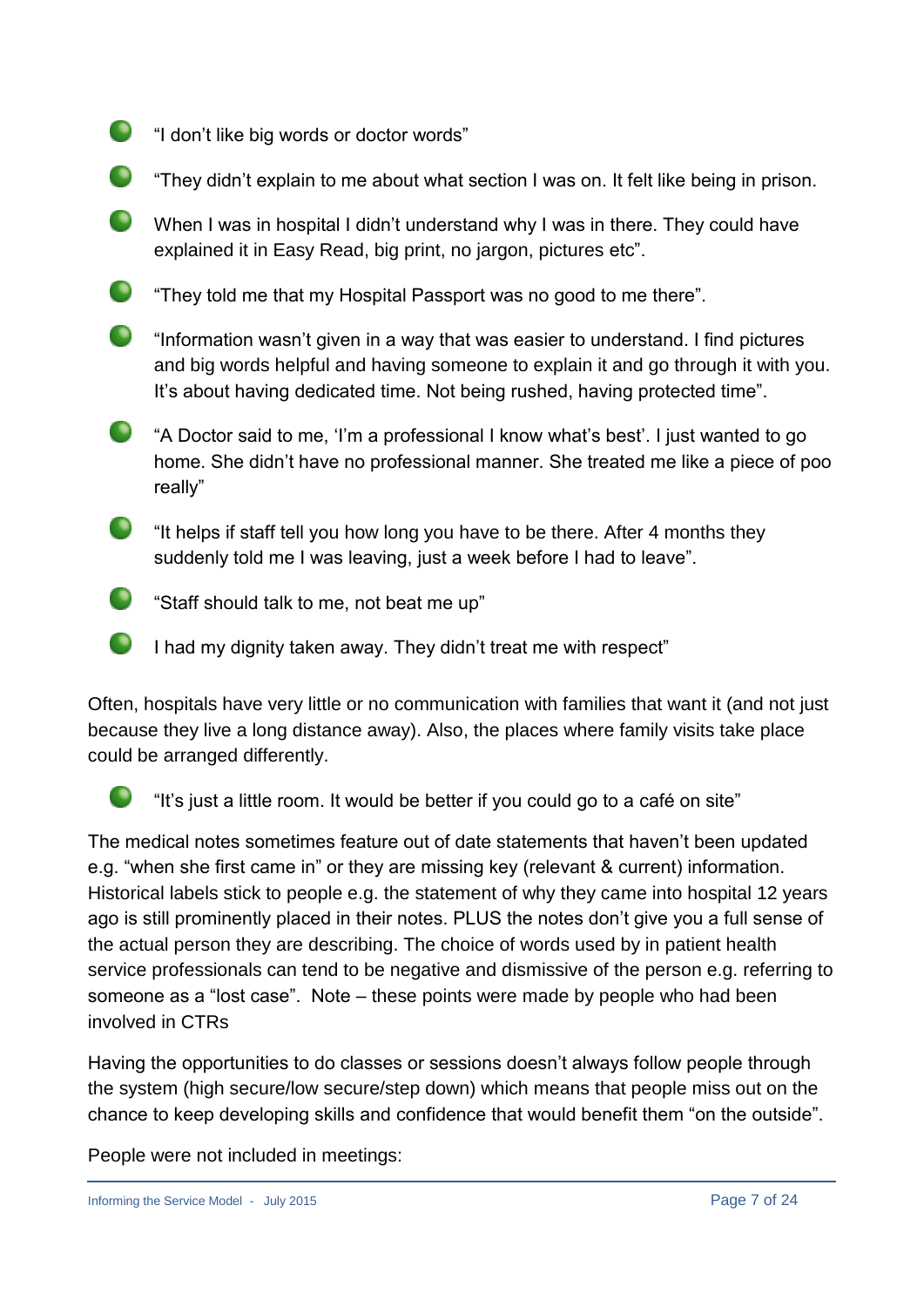"I was in music therapy and people were talking about me when I wasn't in the room, and then when I was in the room they ignored me, treated me like I was invisible, and wouldn't let me speak".

It can make you more annoyed inside. If people were calm with you and included you, you probably would have felt a bit better".

Having an advocate can be very helpful:



**The advocacy service helped me get a solicitor (who challenged my Section).** 

BUT not all advocates are created equal;

Members of community based self-advocacy groups are used to being engaged with, listened to and supported in a constructive way.

 $\blacksquare$ In hospitals, advocates can come across (to the patient) more like just another member of the group of medical professionals in charge.

 $\bullet$ "It should be explained to them better what advocacy is. One person there had declined an advocate, but after we spoke to them (at the CTR) they asked for one"

Some people have got stuck in the system e.g. those who are still there under a (historical) Ministry of Justice order.

 $\bullet$ "People being sent into units, they should assess them more frequently to see how they've got better, and if they can go back out into the community with support so that they don't relapse".

"People need to have a plan for when they are released from hospitals"

#### **What needs to be in place**

It is vital that there are regular opportunities for outside **"eyes and ears"** to go into inpatient settings, and ask questions that challenge the prevailing (medically based) approach to assessment & treatment, and underline the value of adopting person centred ways of working.

The Experts by Experience who took part in the Focus Groups want to be **better included**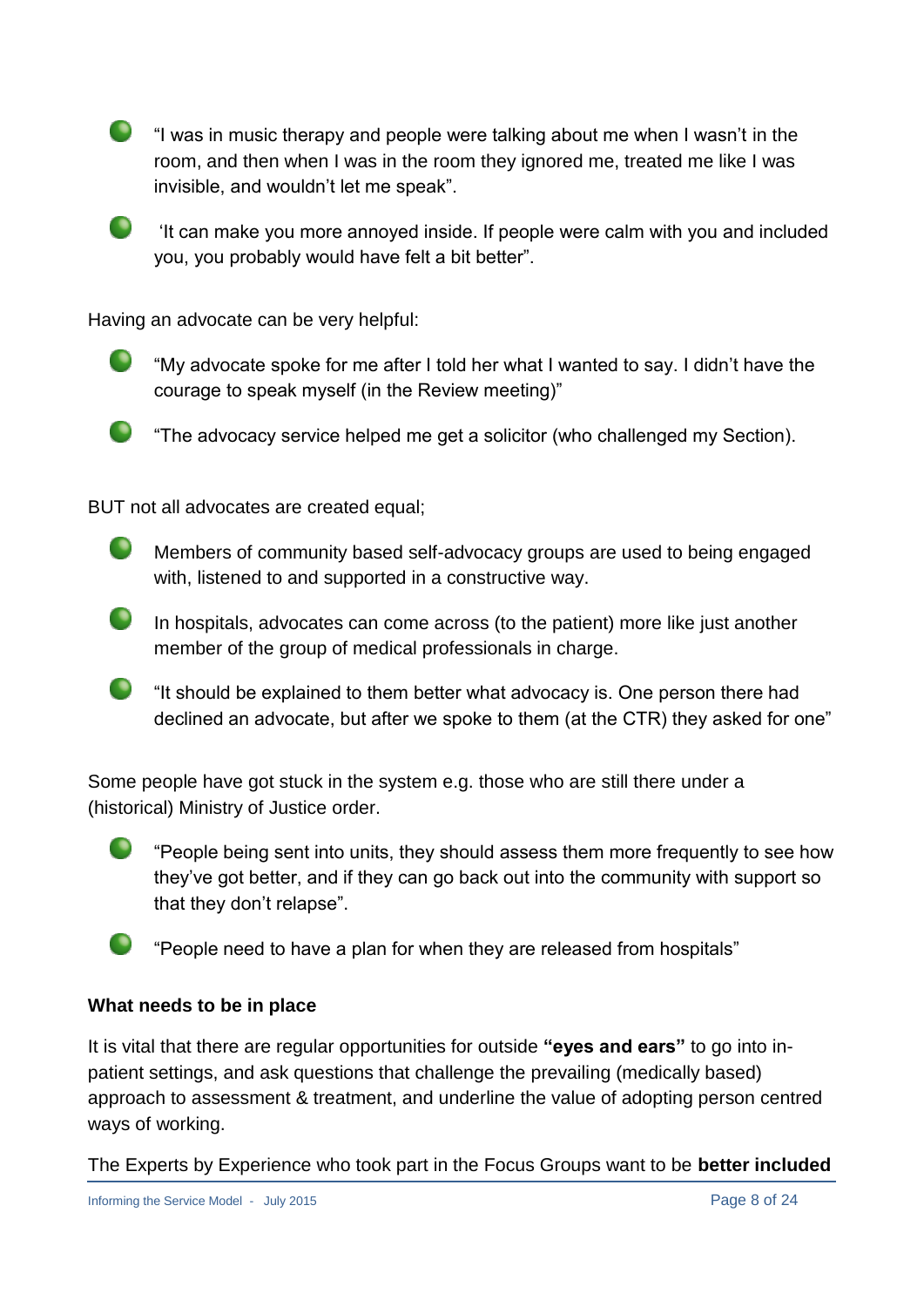**in the whole CTR process** (including receiving copies of the final report on their visit "to make sure our voices have been heard").

**Self-advocacy groups** potentially have an important role to play:



## **Coming home/ back into the Community**

### **What worked well**

There was a story about the good links between the Hospital Staff Team, the Community Team, the person and their family which showed how someone could be supported to have a very different life after many years "inside".

"Going out places. Meeting new people. Going to Drama Group (which started in the hospital & includes people still living there as well as people who are now out in the community). Everyone makes up a story (based on their own experiences)".



"My care coordinator is like a support planner".

#### **What didn't work well**

There doesn't always seem to be coherent, consistent communication locally between the various organisations and individuals that could help support people's "re-entry" better (and in some areas the established links and resources are being removed so that the people who have the history and who know what's going on and how to access it, will no longer be there).

#### **What needs to be in place**

The need for **good support ("the right kind for me")** managing day to day living, connecting up with local people and places – "to prevent me from going back into hospital". It helps to ask the question "why?" about someone's behaviour.

### **"Employ decent staff"**

**Staff who understand about not overloading people** – creating stress and anxiety:



"When you get too much information on your brain"

"Prescriptions aren't in **Easy Read** telling you about the side effects. There should be pictures on it and on the packaging"

This includes support to attend hospital "Then they offered outpatient after being there for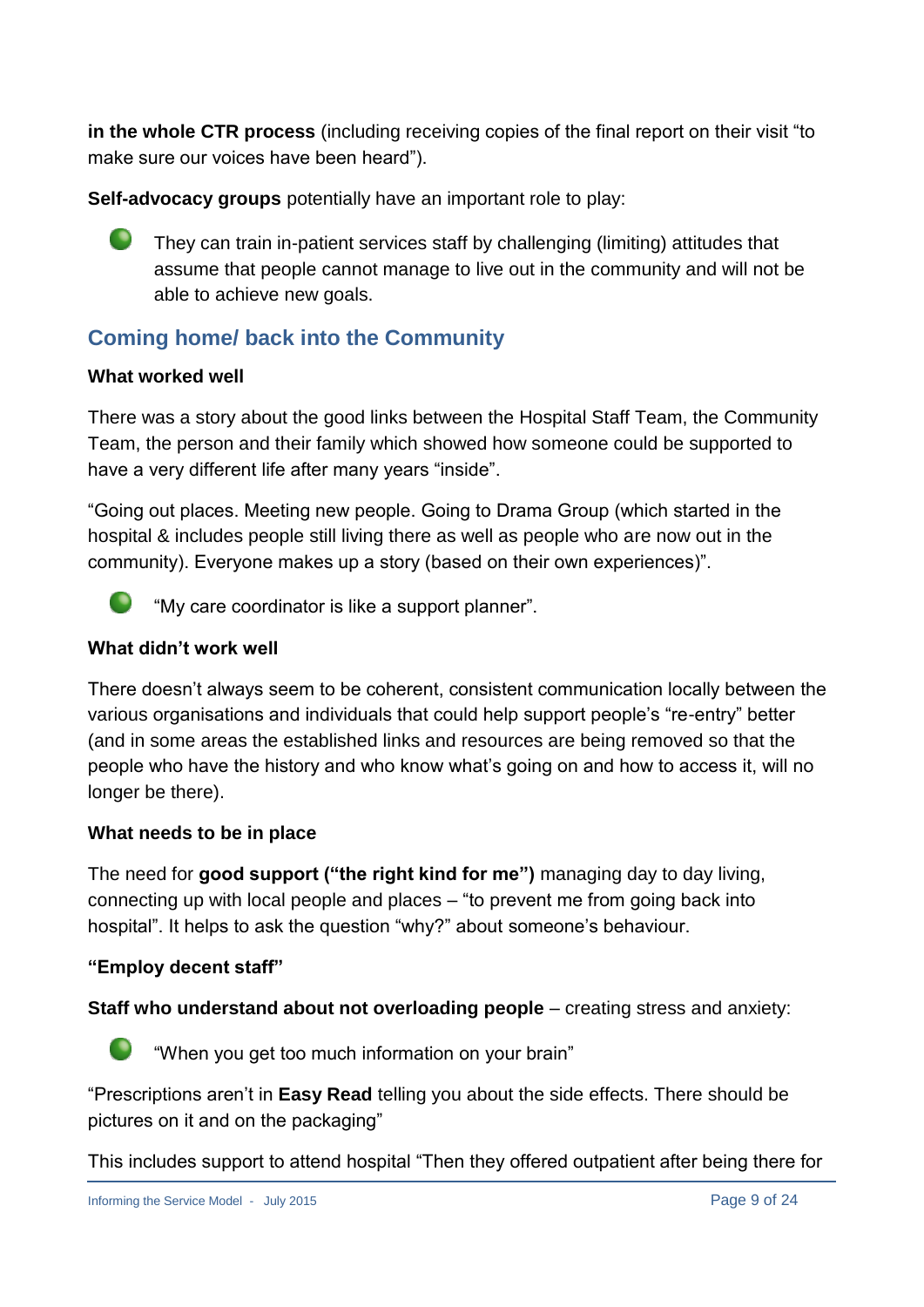a bit. I didn't like it, they were very rude, but my family made sure I went back every day. After a period of time I didn't have to go, but I didn't have a supporter for going to hospital, so my family had to go with me from 8am to 8pm "

"Social Services now only pay for your welfare, not for your activities, even though they help to keep you occupied, they help to get you out and about. But without those **activities**, you end up back in the hospital"

**Self-advocacy groups** potentially have an important role to play:



They can offer friendship/support to the individual from people who may well have had similar experiences.

"I think that when people hopefully come out of hospital that they get **the right sort of budgets**. The people who have been locked away should be able to choose who is in their team, be spoken to in a way that is respectful and in a way that they understand"

People with learning disabilities value **seeing and experiencing "Progress"** in their lives where it is clear that they are being well supported to develop their own skills and the selfconfidence to take more decisions for themselves. In this context, Commissioners could include performance indicators in contracts to show how well support providers enable people to **make friends and develop relationships.**

While it is very important that the authorities make information available in Easy Read wherever possible, they also need to ensure that there is **someone to explain the materials** to the person concerned.

## **Family carers**

## **Staying well, staying safe in the community**

### **What worked well**

The only things families mentioned that worked well was support from external agencies such as the Challenging Behaviour Foundation and for one family a community care lawyer (who was able to provide advice on the use of the Mental Capacity Act).

## **What didn't work**

People were not adequately assessed, and as a result there was no understanding of the person's behaviours. Professionals did not listen to families or value the important perspectives that they bring to understanding the child/person and what effective support looks like for them as an individual. This resulted in escalating challenging behaviour that should have been understood and managed better. This lack of understanding was very distressing for the child/person and their family. It took too long for professionals to accept families perspectives – *'I am the project manager for all his support. I am the one working*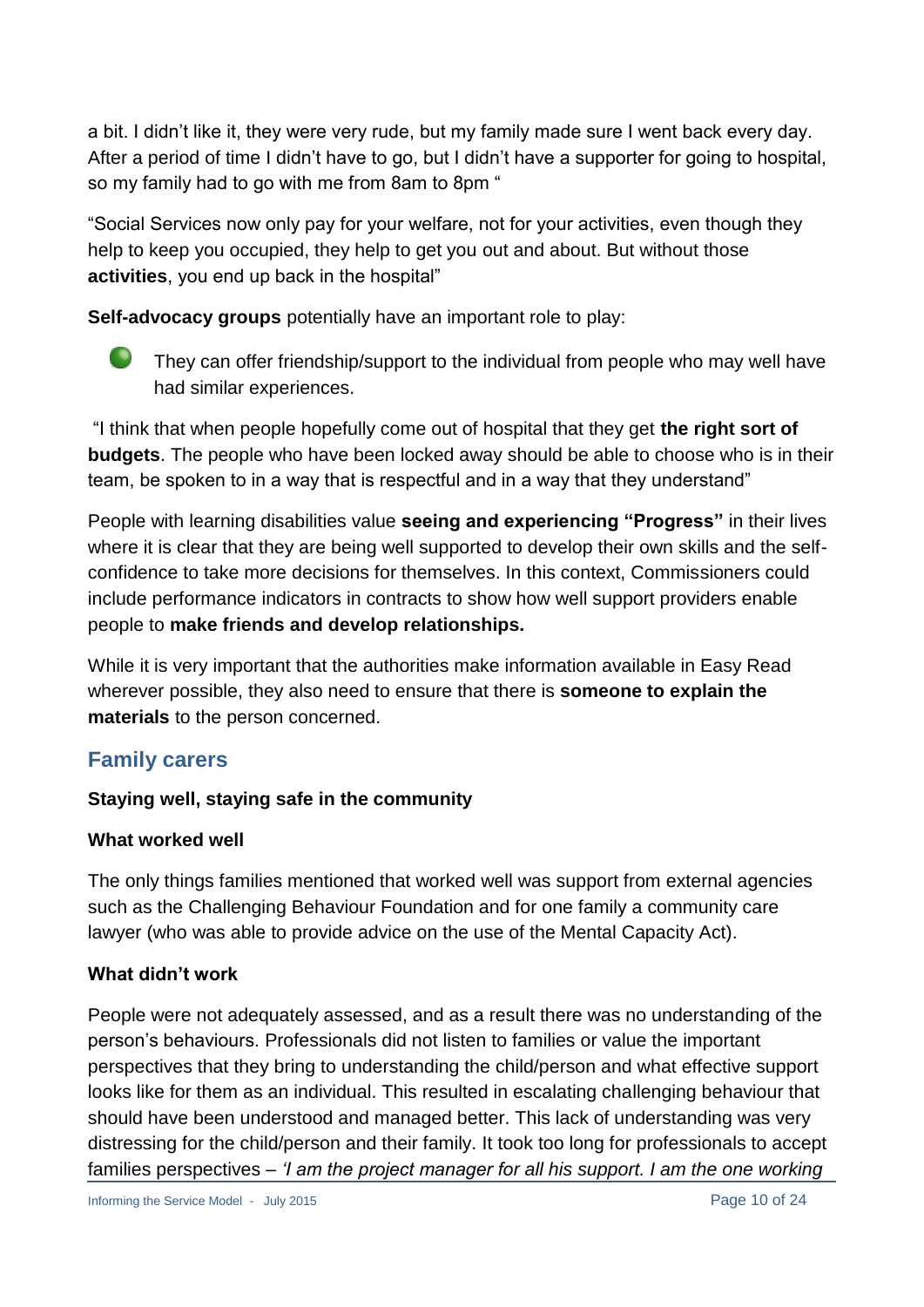#### *to get the professionals to talk each other'.*

There was a fundamental issue around the culture of professionals within these services – too often families are actually perceived to be the problem, rather than an integral part of the solution.

There was a lack of skilled and timely support on offer to stop difficult situations escalating and the young person/ child or adult being admitted into inpatient provision. Many families had been through this experience and the child/person had been admitted to a service out of their community and for some that provision was many miles away. Transition planning is poor. There is a failure to communicate between child and adult services. For example, one family reported that no adult social worker was allocated and the young person was not known to the health learning disability team. In one case, there was a failure to communicate with the young person regarding a change of school so he was unable to say goodbye or adjust.

Services and schools promised things they couldn't provide. The use of agency staff is very detrimental. Families are not given information on what is available – including advice on use of a direct payment.

There is a lack of local bed based provision, and a lack of timely and effective crisis intervention support services.

*The crisis was precipitated by the lack of skills and knowledge of the people around him. This includes - diagnostic overshadowing – they don't always see the mental health issues assume the behaviour is because the person has a learning disability. It took us a long time to get his mental health needs recognised.*

There is too much reliance on the use of medication *–' The medication they gave him was enough to knock out an elephant'.*

Everything took so long - *endless meetings of agencies discussing the methodology which delays timely action and joint working*.

There is a lack of choice for families regarding the services they can access through social services. Personal budgets and personal health budgets should be much easier for families to access.

### **What needs to be in place**

There needs to be more **person centred care and support**. There is a lack of person centred support services in both the community and ATU/ inpatient provision. Those families that have managed to achieve person centred support for their family members have done so because they have been proactive, determined and well resourced. One family bought the house their son now lives in. Another had to do all the work to find a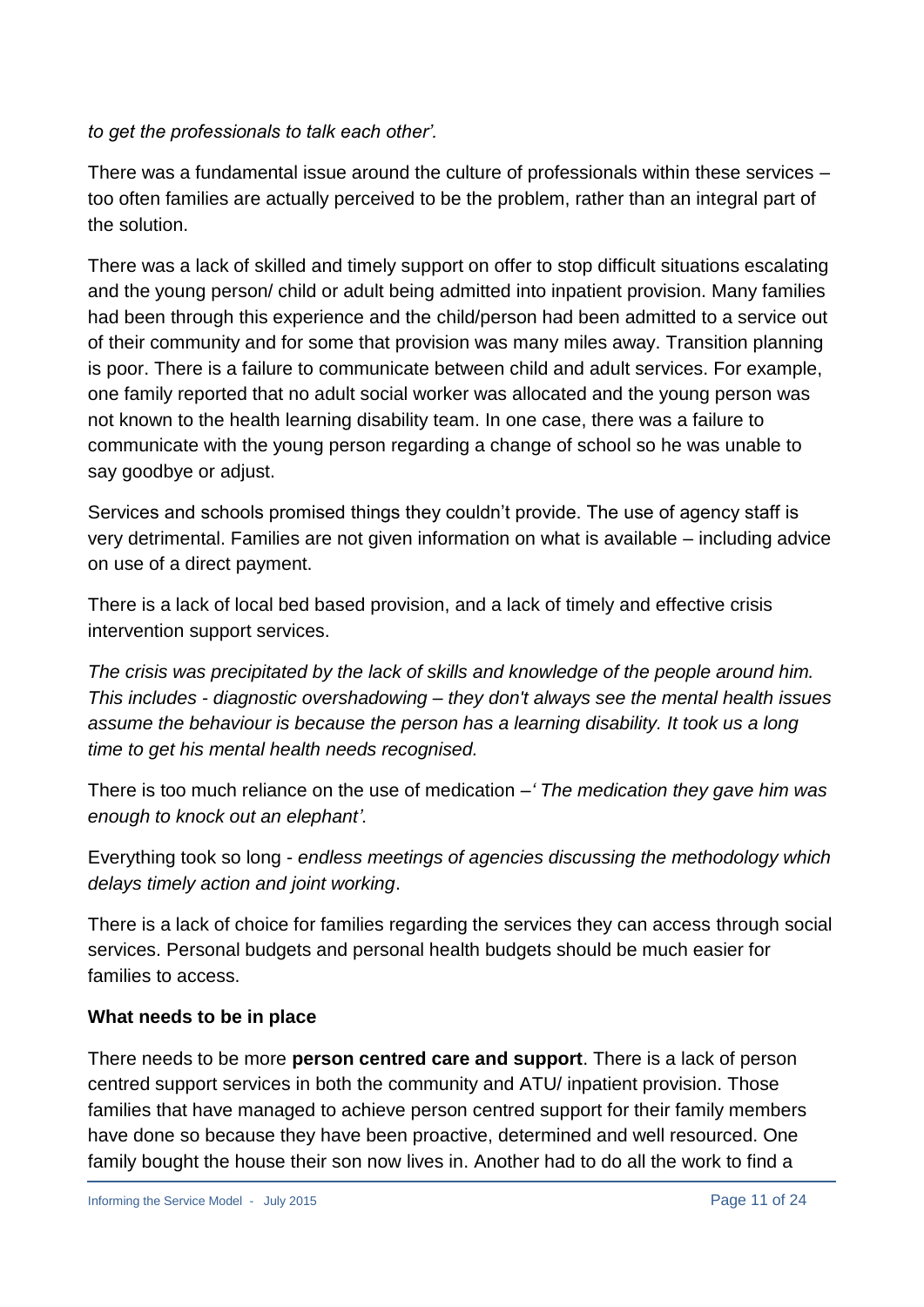local provider and Housing Association for his accommodation in order for him to be discharged. Services should facilitate the use of personal budgets and personal health budgets

There needs to be **proper understanding and use of MCA Best Interest meetings** by social workers – who should not be allowed to use them perversely and unlawfully. DoLS need to be much clearer with less jargon and paperwork. Information needs to be shared between counties.

There needs to be more **preventative care and support services** in the community. There is a lack of joined up preventative services in the community. Families described how there was not the support available when they needed it. It was hard to get information on how to get help and even if you found out, hard to access it.

There needs to be **intensive 'crisis intervention' support services in the locality**. There is a lack of joined up 'crisis intervention' services for intense support to work with the person, their family and support workers to stop admission and keep people safe and well in the community.

**Support providers who can provide good quality support** to people in the community. There is a lack of choice for people with complex needs to provide the person centred care they require to stay safe and well in the community, and a lack of small local provision.

**A provider workforce that has the right values, skills and knowledge** to support people safely and well in community settings and their own home. All the families emphasised the real problems they experienced because of unskilled and often undervalued front line workers. Families recognise that these workers are crucial in managing the day to day wellbeing of their family member. Without the right skills, knowledge and values these staff can precipitate a crisis by escalating behaviour that is then deemed so challenging that the person is sectioned or excluded. There are also huge issues with the use of agency staff – lack of continuity and consistency, which also generates problems.

**Specialist practitioners in the community** who can provide support to the person, family and front line support staff in an accessible and on-going way. Families talk about the problems in getting the support from a range of practitioners and how this can mean an over reliance on medication. They have experienced difficulties in accessing support from CAMHS, Speech and Language and OT, as well as social workers and psychologists. Often the waiting lists are over a year long.

There needs to be much better **communication between child and adult services and robust transition planning.**

There needs to be **recognition that it is** *very harsh treatment to send a vulnerable person away to hospital…away from their friends and family at a time when they need*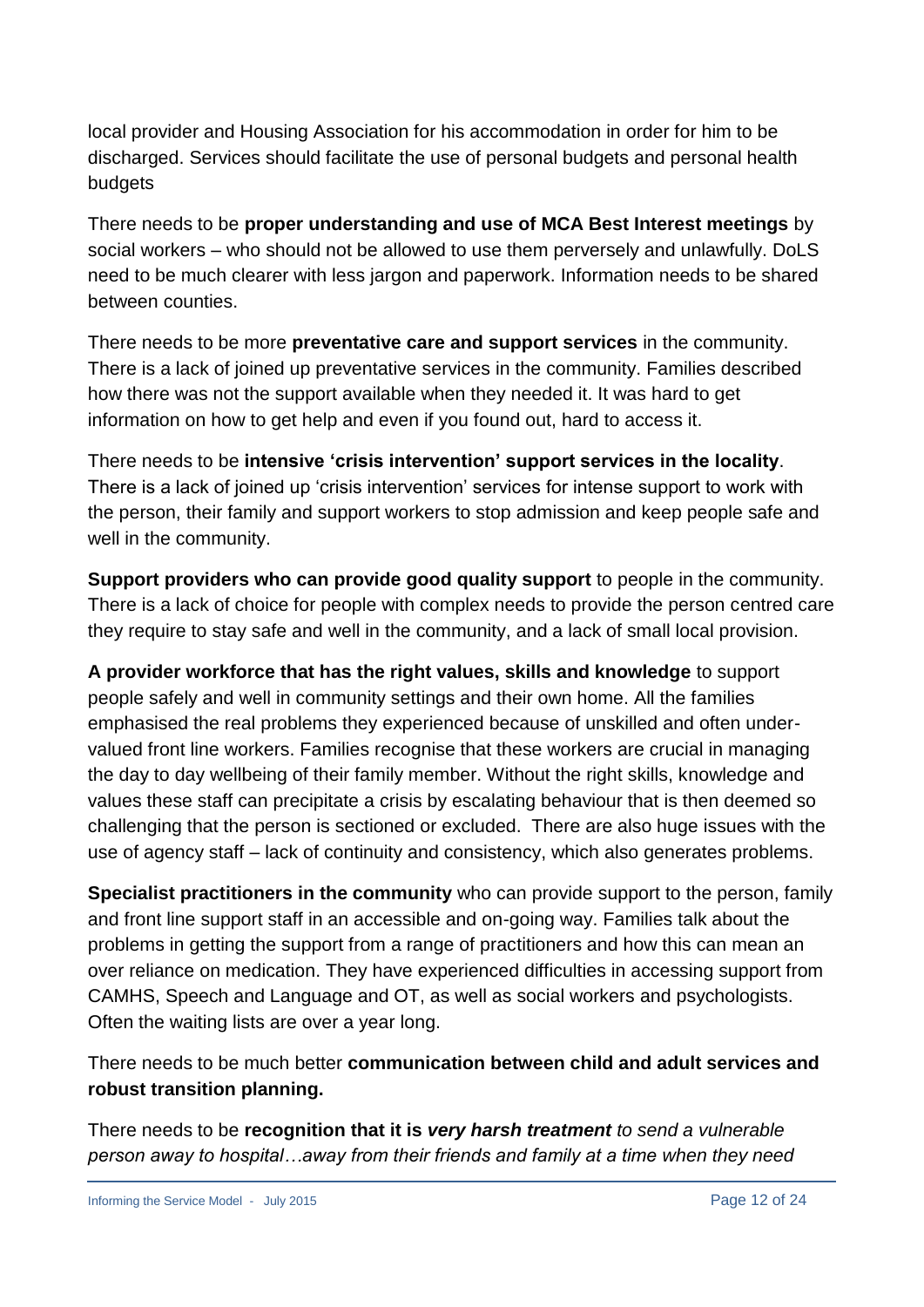#### *support more than ever.*

There needs to be better **CQC inspections** to prevent abuse.

## **Inpatient /ATU experience**

#### **What worked**

There were a few examples of things that had gone well in ATUs, often after things had initially gone wrong.

A good multi-disciplinary team who are knowledgeable about PBS, are well managed and avoided using medication is crucial. Also teams that did not use restraint. It is important for teams to *'stick with the person'*. These teams listened to family and other people close to the individual. Being in a place that was relatively local, so that the environment was familiar, is important.

The use of graphs in hospital to understand one man's challenging behaviour and a diagnosis of severe auditory processing. The family were then able to feed the diagnosis back to the social worker, who had ignored this issue previously.

Families mentioned a number of individuals/services who had intervened to improve things:

- The psychologist from the Tizard centre who understood and knew about PBS
- **O** The right solicitor
- Seeing a consultant psychiatrist who understood
- The independent reviewing officer who got that it was wrong and had the clout to do something about it.
- $\bullet$ Norman Lamb
- **PCP** and the Improving lives review
- **Social services realising there were safeguarding concerns**

The Challenging Behaviour Foundation was regularly mentioned as being particularly supportive for the group of families associated with it. Other families in the telephone survey had not heard to the CBF and said they wish they had.

#### **What didn't work**

The use of Mental Health Act sections is a cause of concern. One family commented that it seemed to overrule direction of policy to keep people in their own community. - *We*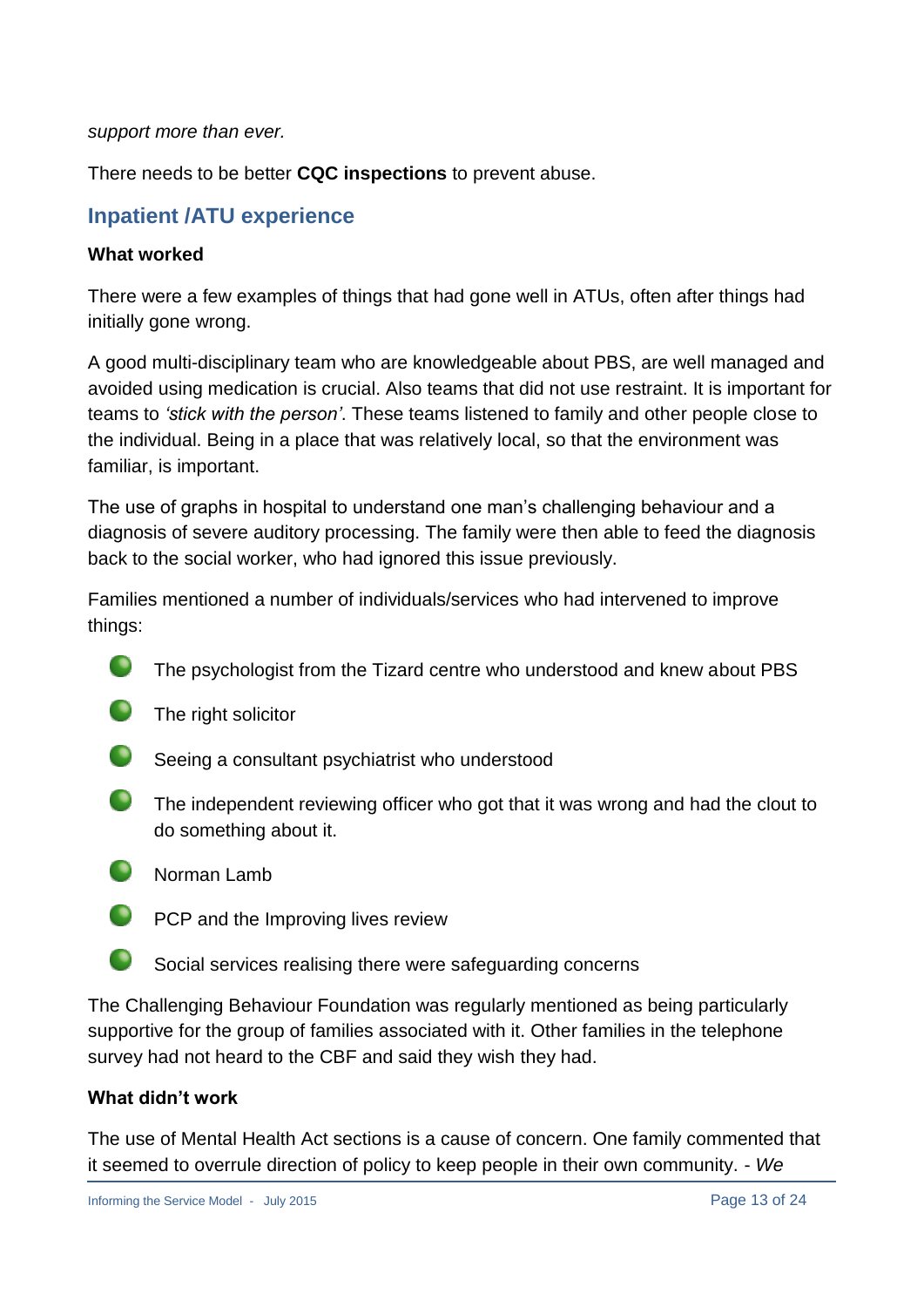*asked CAMHS for help and he ended up being sectioned. He was excluded from school – they said they couldn't cope so he'll have to come home to you. But there was no support for us on offer though*. Another family were concerned that section two rather than section three (with 117 aftercare) was used, and the follow up by the psychiatrist and the MLDT (with no input from the social worker) was not useful. It was also thought to be too easy to renew section 3 without listening to the parents' voice. Once someone was admitted to an assessment unit, there should be an agreed time frame, and a written agreement with parents. There was confusion about Community Treatment Orders, and what they meant. There are concerns about the skills and knowledge of professionals involved in the sectioning process itself.

Families reported that the needs of people with autism are not understood or taken into account, leading to admission to units that do not meet people's needs. Doctors are not held accountable when people deteriorate in in-patient units, although they are responsible for putting them there. When children are damaged in acute hospitals there is compensation – but families don't get compensation when their children are damaged in assessment and treatment units.

Families were almost unanimous in their condemnation of the experience of their relatives' health in inpatient provision. For one young man, the anxiety caused by the placement led to behaviours that had a detrimental and permanent effect on his health.

Families are particularly critical of the lack of person centred care and support and the group ethos that prevailed. There is huge concern at the lack of person centred activities on offer. There was also a concern that their family member had become 'institutionalised' and had lost key skills. For example the lack of opportunity to make a cup of tea or be involved in developing skills for independent living. As well as losing skills, people developed further challenging behaviour, and were traumatised by the experience of being in in-patient services – as were their families. Because behaviour had deteriorated, it was harder to find suitable community placements. One family were told the admission was for 28 days but it went on for 15 months. During this time they were sent to different places that would have been suitable prior to admission, but no longer were.

Families reported that nothing happens in ATUs. '*There is no effective intervention- staff record their observations every 15 minutes but they don't interact and, it is the interactions that should be recorded.*'One family member talked about the '*sheer boredom'* her son experienced. The skills and knowledge of day to day staff is crucial but they are a devalued and often an unskilled and under supported group themselves. '*They do not seem to be implementing a Positive Behavioural Support approach. There is no focus on learning. These environments are not therapeutic; they are making things worse and yet are so expensive.'*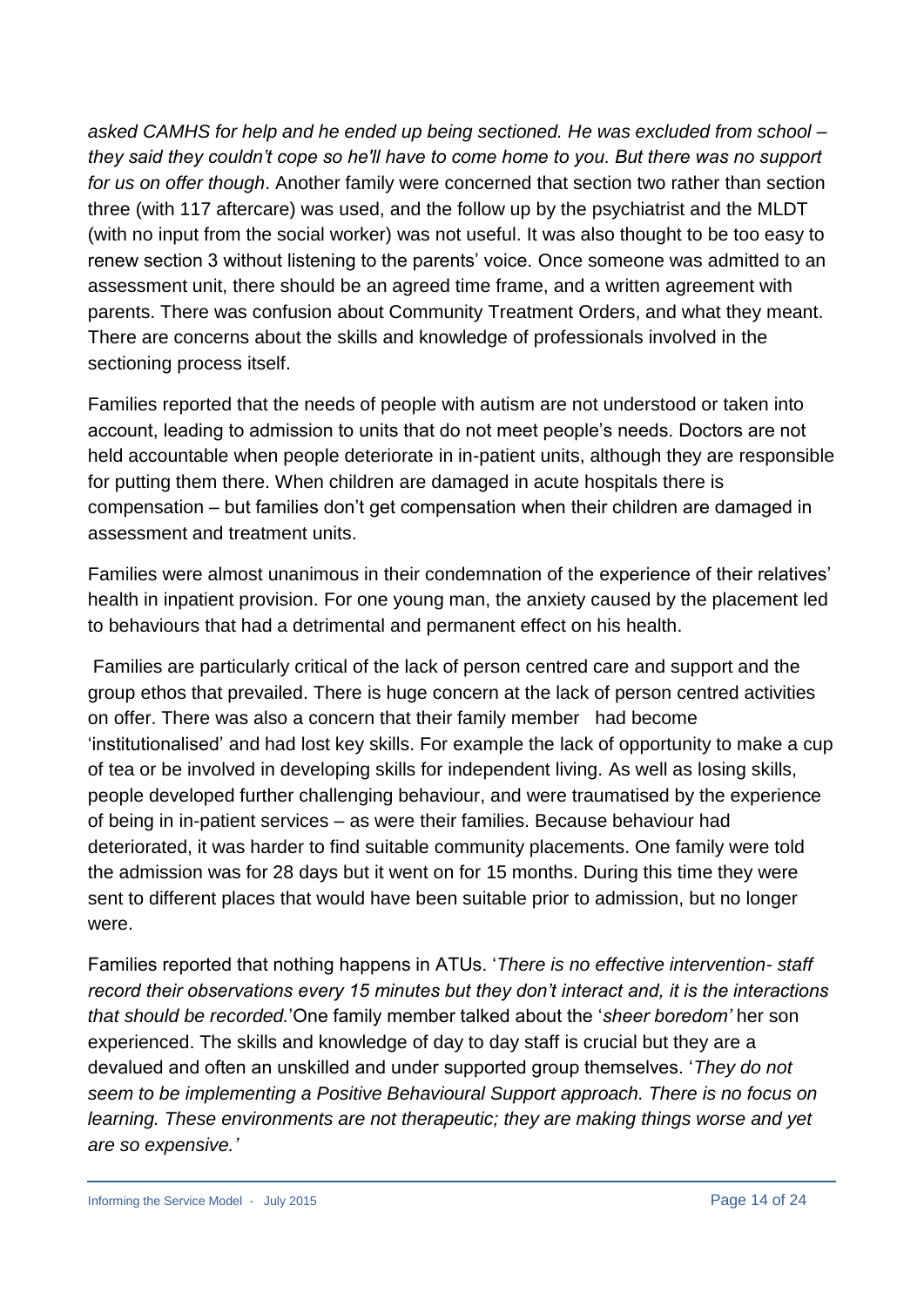We have an excellent care package to keep him out of hospital - I hold the Personal Budget and we have a team of great PA's. Sometimes we need the ATU as a way bringing him down during a manic stage. His PA's go into the unit to support him and ensure he is doing stuff which is good because the ATU not doing much with him - a holding job.

Families reported a lack of liaison with the Community team. His assessment is taking forever, and there is no discernible link between staff within the unit either, which means a delay in establishing treatment. This includes the blood tests linked to trying him on new medication let alone psychological treatment. Inadequate assessment of need led to inadequate support. Social services tended to disappear when people were admitted.

Use of restraint and seclusion is both extremely distressing and counterproductive –' the more they restricted the more he challenged'. Restrictive practices such as locking the bathroom door when a young man wet his bedlinen had created long lasting anxiety, as the bathroom was the person's place of safety. Families also reported that access to their family members had been restricted.

Families felt that there was excessive use of anti-psychotic medication with associated distressing and debilitating side effects.

Families reported that their family members had experienced assaults, but in one case the safeguarding meeting was held months later. At the meeting the nurse said it was person's own fault as they didn't get out of the way quickly enough. There was no liaison between safeguarding officers. Another family said that a change of management had resulted in a more institutional model and abusive practices. Families felt that there was a failure to address issues raised, and very poor practice. Examples included giving incorrect information to the police and failure to send items that were important to the individual with them to a new placement. 'It is torture to watch your son in the hands of 'experts', and you can't do anything about it'.

There were many examples of procedures and systems not working. These included safeguarding, complaints, tribunals, MHA manager meetings, Care Programme Approach meetings (treated as a tick box exercise), CQC inspections and advocates that were 'in house'. There may be a perverse incentive for private providers not to discharge.

Families reported that they are not listened to, communicated with or involved in decision making processes. Families also feel that they and their family member were blamed for the situation. There was no accountability. One family tried to contact a commissioner, but the area commissioner didn't see a problem and the local one had no jurisdiction.

Placements were often remote, making it very hard to visit, and there was no interaction with the community. It was difficult to communicate with family members in these units. There should be access to Skype so families can be contacted privately.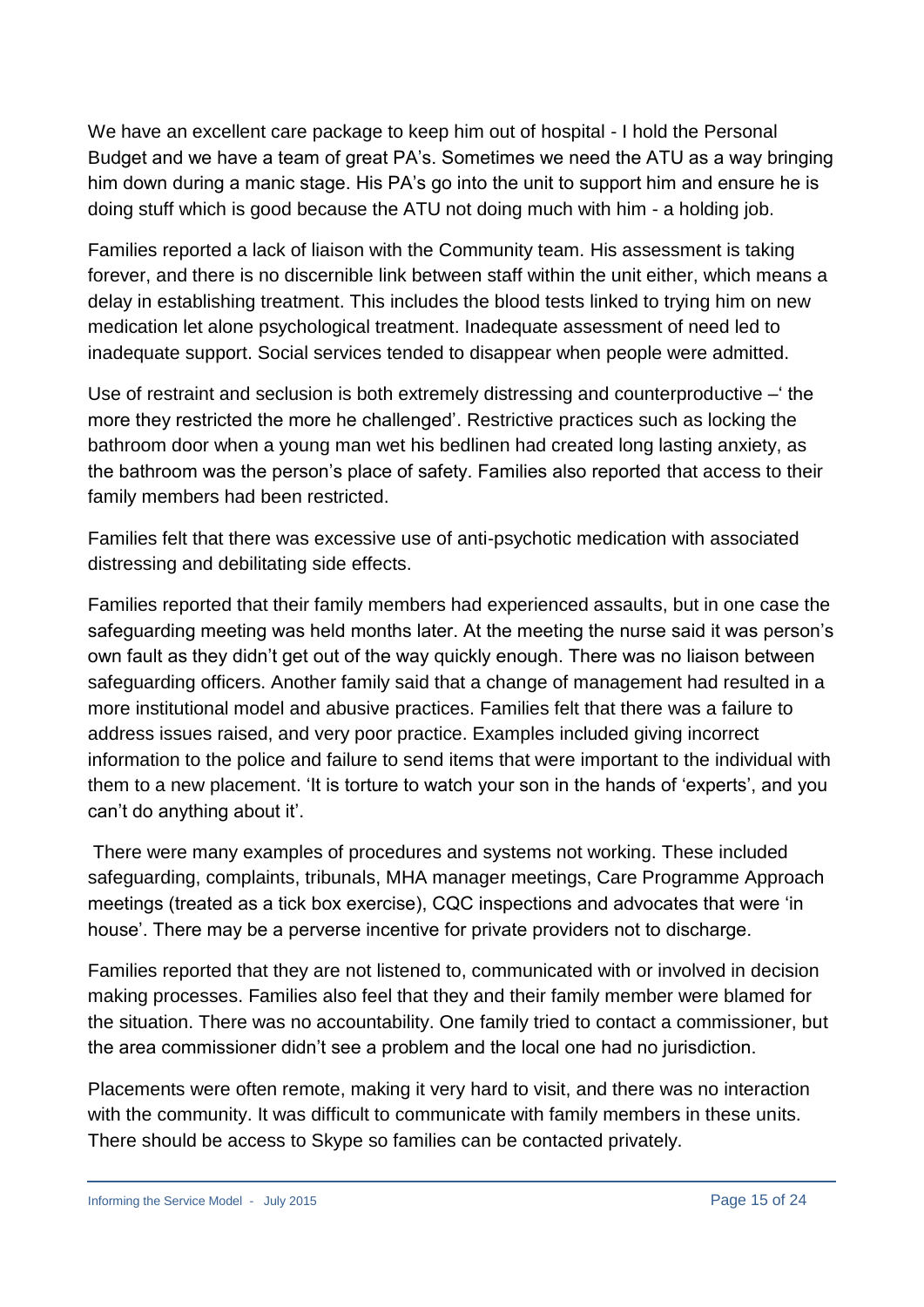Families felt that at the moment ATU's should come with a health warning a bit like cigarettes. **They can seriously damage your health.**

### **What needs to be in place**

There needs to be **local, small and specialist inpatient provision** for those people who might need it. Too many people are getting sent out of their local communities, away from family and neighbourhood and this causes great distress. This provision needs to be part of **an integrated pathway of support for people that links prevention, support and returning to the community.**

If people are admitted to inpatient provision the experience must be **therapeutic** and not detrimental to their long term health and wellbeing. Safe is not enough – it is about health and wellbeing - structured therapeutic support – delivered in a person centred way. Assessment time frames should be in place, and simple things are important – like people saying hello and goodbye on shifts. Staff need to be skilled in working with people who challenge and people with autism, and work in a person centred, family friendly way.

**Services need to work collaboratively with families**. There is a culture of seeing families in a negative light rather than recognising the important role they can play in promoting the wellbeing of their family member. Families should have more power and need to be involved on a day to day basis and at an operational and strategic level. There should be **written agreements with families** as to the length of time their relative will be admitted for. This should be reviewed jointly if things change.

There needs to be **better monitoring of services and accountability**. Those who monitor services are too ready to listen to clinicians at the moment. **Robust safeguarding** procedures need to be in place.

There should be **clear, well written leaflets for the person, their family and community support staff**. Leaflets should include:



What to expect on admission. The role of each professional in assessment and treatment.

- $\bullet$ How it is going to be implemented/ achieved.
- $\bullet$ The approach to support / interaction eg – use of medication, functional analysis and PBS methods.
	- The Outcomes / goals of Support



- The communication approach but also who / when
- Information on listening to and involving families history- how to communicate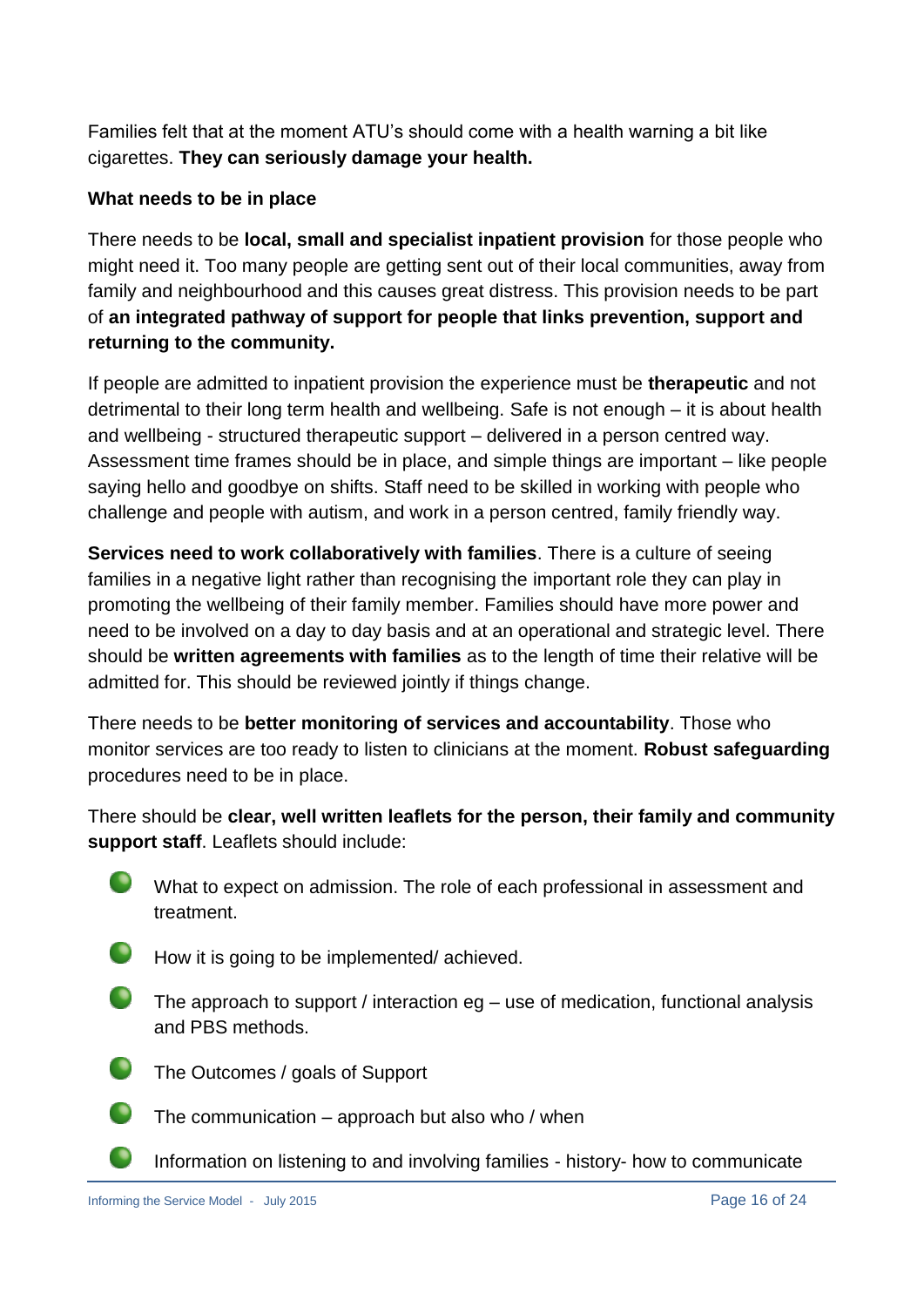&support



- What and how things recorded
- What person centred activities are on offer

## **Coming home/back into the community**

#### **What worked well?**

Having the right staff team with the right expertise and good hands on management is really important. A staff team that is prepared to 'tough it out'. This happened when professionals were prepared to listen to families.

Good advocates and others who were prepared to advocate – such as the community care lawyer, a psychiatrist who agreed not to section a family member, supportive friends and the CBF.

Families learning about the Mental Capacity Act and the Human Rights Act – section 8.

Being an assertive parent.

### **What didn't work well?**

Families reported that services didn't work well together, and did not engage when needed. For example in one area the learning disability team would not work with the individual until he moved in, as he wasn't registered with the GP. Failure to share information meant that medication had to be prescribed by the psychiatrist without access to medical history. There were problems getting input from social services. There were arguments about between health and social services about placements and funding, and examples of the families being left to sort things out for themselves. One family reported that the psychiatrist's 'service specifications' for their relatives discharge was ignored by the social worker, who responded that there was nothing in the 'service specifications' that meant they had to be followed. *Not following the 'service specifications' for my son's discharge lead to further and ongoing detrimental care after he was already traumatised from his hospital experience*

Families were not listened to leading to failed placements. . A diagnosis of severe auditory processing was also ignored by social workers for three years until a 'best interests' meeting with a lawyer was present as the families advocate meant they were listened to. There was no co-production. In one case it took a petition to change things. There was a power imbalance.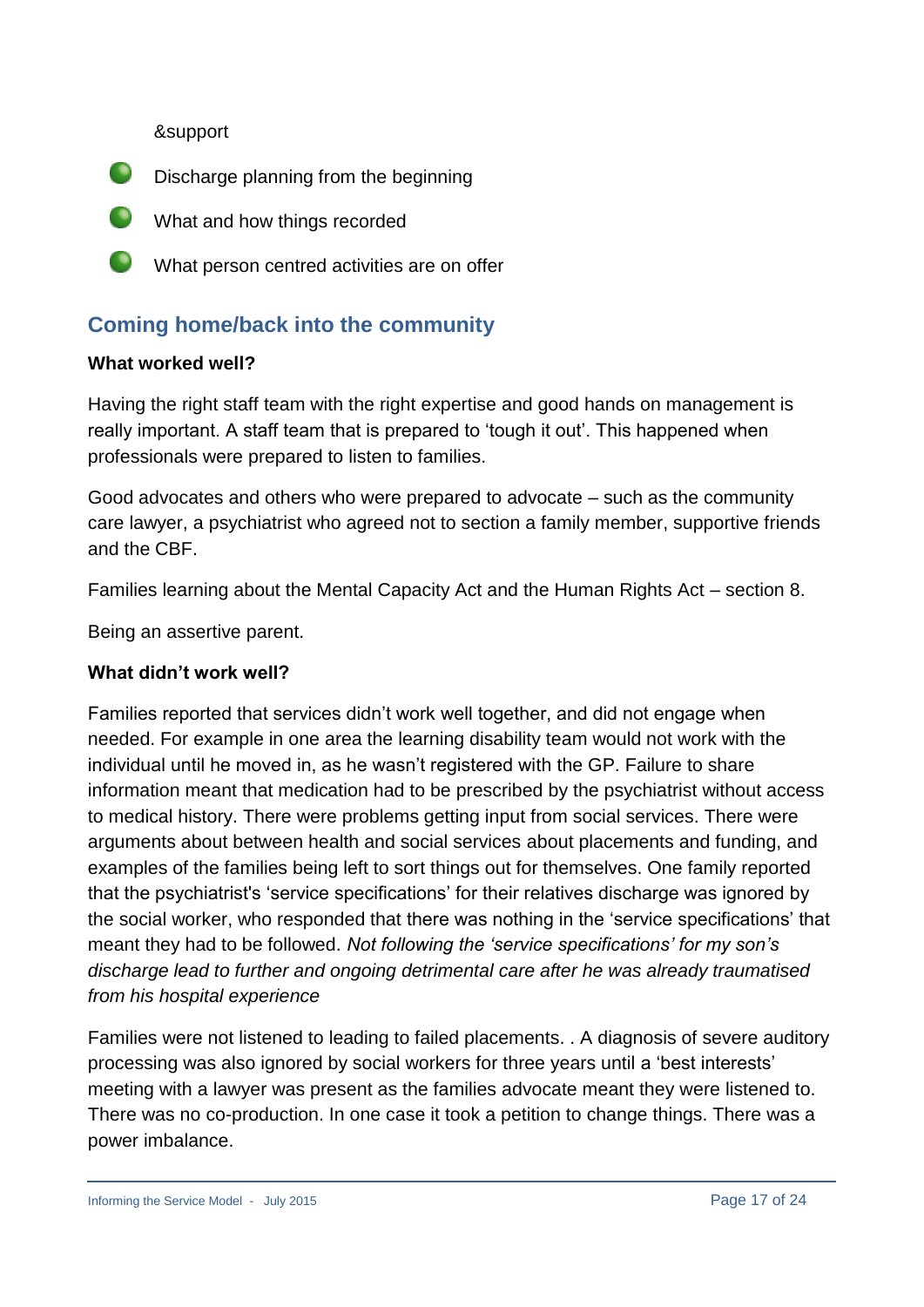One family talked about how the new staff team needed to spend much more time with their son. Although they had visited the in-patient unit, with hindsight, much more needed to be done.

Overall there was a feeling that *our children are not valued and denied basic human rights, opportunities and skills.*

*The bewilderment of being in such a poor human rights care system in a modern democratic EU country and not knowing where to turn to for help, feels like XXXX and I have been shipwrecked for years on our own land. Six years after his transition we are now getting nearer to him having a reasonable quality of life by asking for a 'home based programme' funded by the Direct Payment Scheme.*

### **What needs to be in place?**

There needs to be robust **planning for difficulties**. Good **outreach support staff** are critical to this.

Services need to be **jointly commissioned** and there needs to be joint ownership, including families. Health and social care services need to work together and disagreements about funding should not result in failure to provide timely and appropriate support. Currently there is a sense from children's services that they are only planning up until 18 years of age. There needs to be **planning for life and better transition**.

**Social workers need to be trained to work with people with autism and people who challenge.** The training should involve families – and listening to families, so that people get the right placements. *Put in the wrong environment, with the wrong care, challenging behaviour escalates, so social workers need to learn how to respond effectively to a known condition. (They would not be supported to put a diabetic on a cancer ward and expect good results, but when it comes to vulnerable people they can put them anywhere they like).*

**Small, local, low stimulation accommodation** for people with complex needs and challenging behaviour, where family and friends can continue to give support and maintain relationships, staffed by people trained to work with people with complex needs and challenging behaviour.

Staff who have **good communication skills**, and understand sensory overload, and who can use social interaction programmes such as intensive interaction, gentle teaching Son-Rise and Handle. *'Professionals working with autistic people and not knowing that autism is a 'triad of social impairments', is a bit like finding a builder who does not know how to mix cement.'*

When things go wrong there needs to be **legal aid** to challenge poor service decisions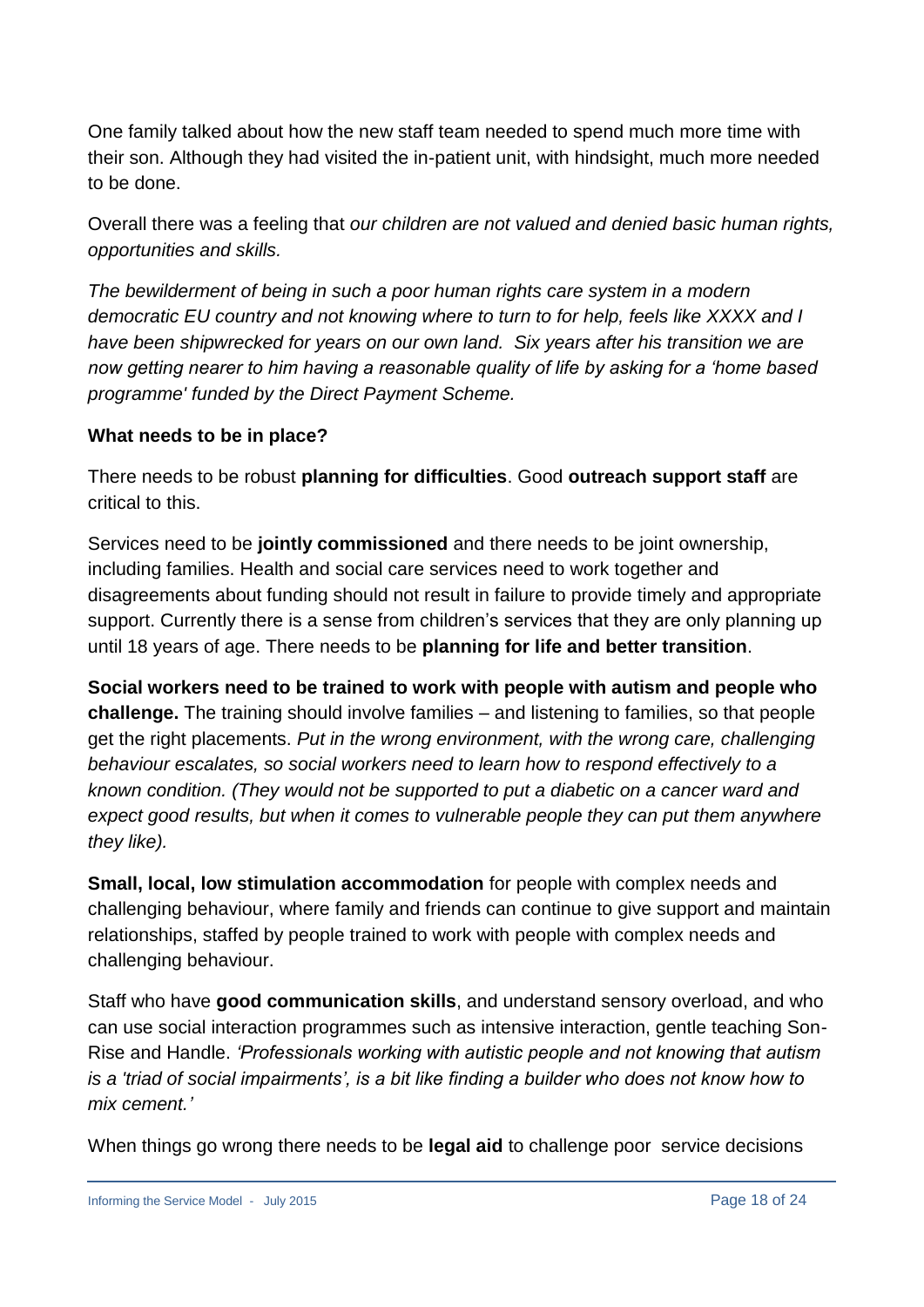

## **Conclusions**

People with learning disabilities and families raised many common issues that should be addressed by the new service model. Prior to people being admitted to assessment and treatment services, families found they were not listened to, their relatives were not adequately assessed or understood, there was a failure to plan ahead, and lack of appropriate services. Good person centred, preventive care and support services, including intensive response services, working across health, social care, child and adult services, and of course listening to families, could all have helped prevent admission.

With regard to in-patient services, people with learning disabilities said they worked well when people felt safe, were supported to get well, had things to do, were enabled to stay in touch with home, and there was good advocacy. Families also mentioned skilled staff teams who avoided using medication and restraint where possible, and who listened to families and others who knew the person well. Local services were important.

In-patient services didn't work when they provided nothing for people to do, effectively deskilling people, where there was no therapeutic input, where they were restrictive and unsafe, where families struggled to stay in touch and were not listened to. The experience of in-patient services for families and for people with learning disabilities was often traumatic and damaging. People with learning disabilities said that communication in the units was often very poor. People were not valued and got stuck in the system. Although advocacy was helpful, some was more helpful than others.

Small, local in-patient units need to be in place, with appropriate person centred therapeutic input, and an integrated pathway of support back to the community. Services should work collaboratively with people with learning disabilities and families, and information should be available in appropriate formats – as well as support to understand the information. Services need to be well monitored, and accountability should be built into the system. Advocacy needs to be readily available and understood.

With regard to returning to the community, it worked well when there were good links between the hospital and the community, and good planning, but this was quite rare. There needs to be good forward planning, jointly commissioned services and joint ownership, appropriately skilled teams, and good listening to families and to people with learning disabilities, including self-advocacy.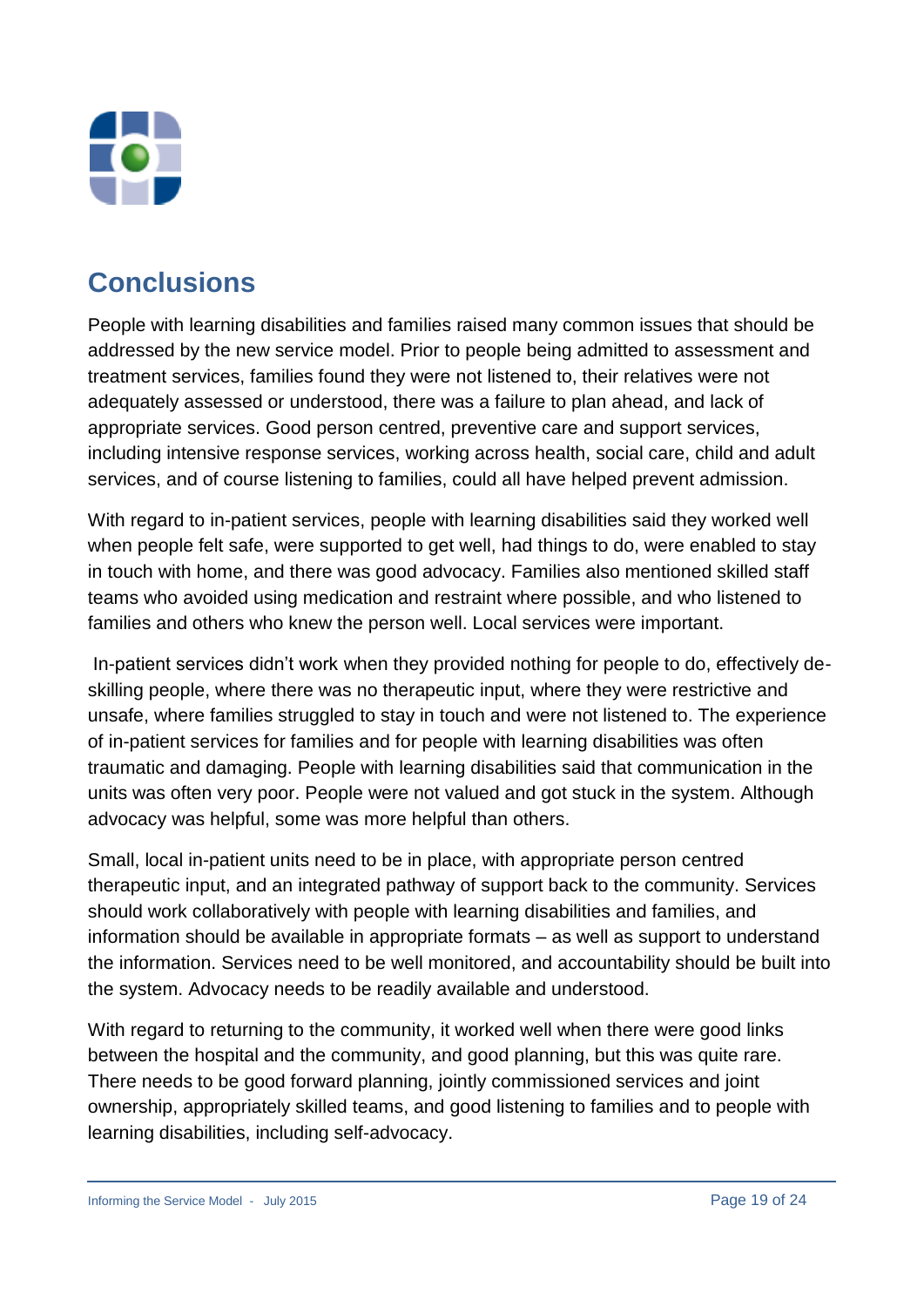It will be important to use the experiences of people with learning disabilities and families set out in this report to improve the quality of services, as well as investing in training from people with learning disabilities and families to staff at all levels of organisations from senior management to front line staff. It will also be important for work to happen at a local level so that people with learning disabilities and families can see positive change quickly.

The most important message from people with learning disabilities and families was – please listen, and work with us!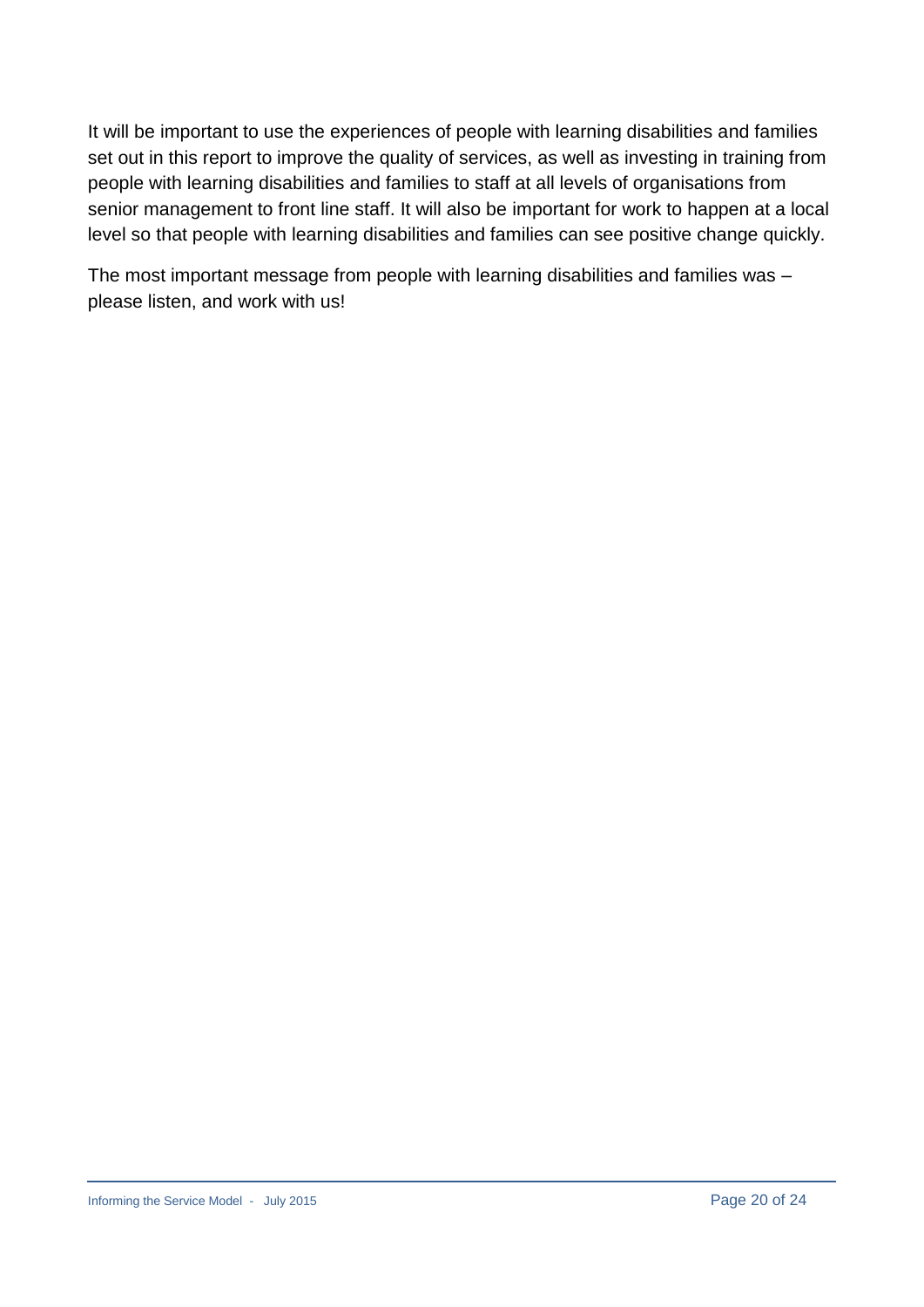



## **Questions for families in relation to the development of a New Model Service – as part of the post Winterbourne – Transformation programme.**

Open ended questions that can be mapped against the *Getting It Right / Mencap/ Oxfordshire* frameworks and Nice Guidelines

Family carer

Family member

## **Three dimensions:**

- **1. Staying well, staying safe in the community**
- 1a What worked well?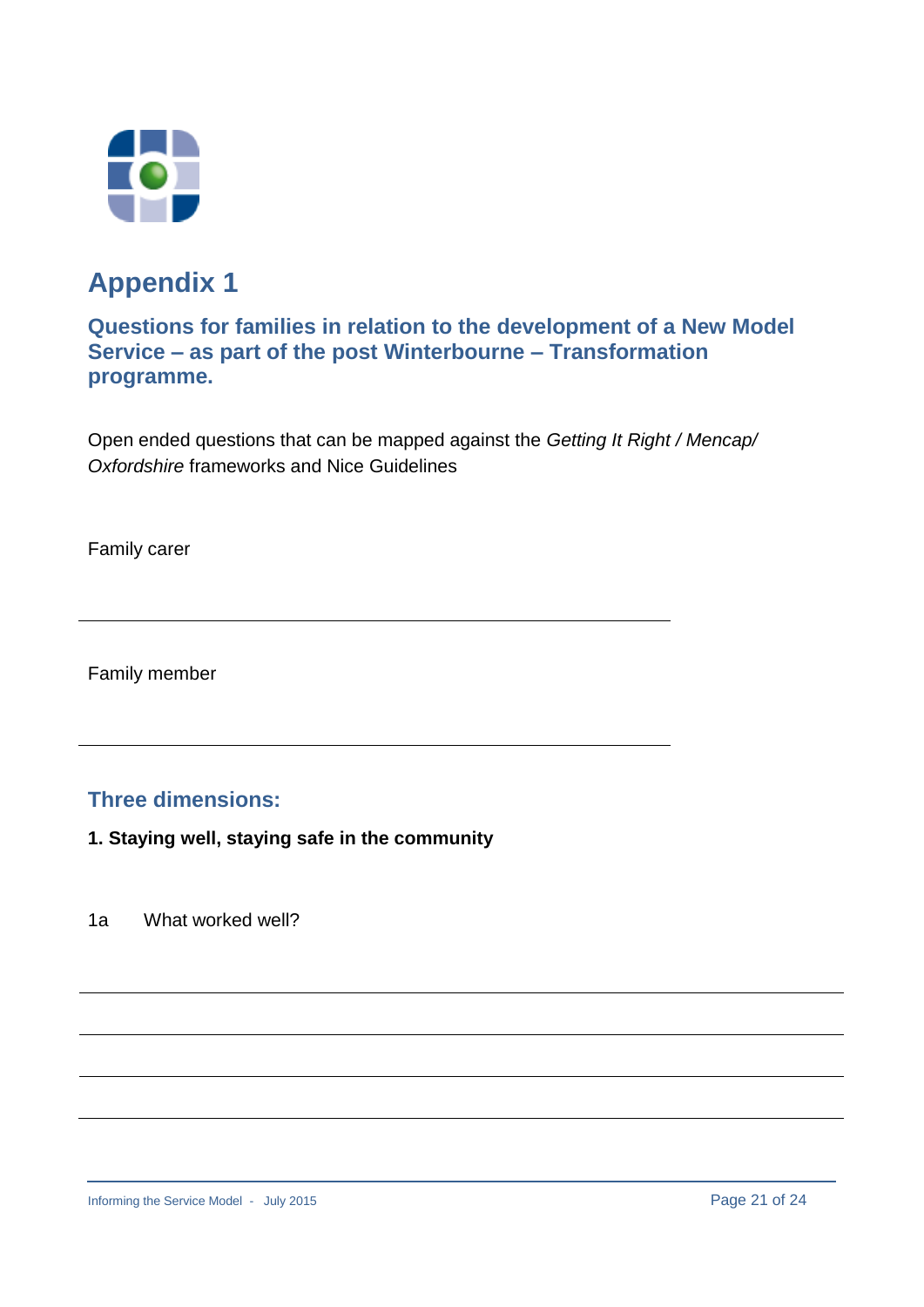1c What needs to be in place?

## **2. ATU**

2a What worked well?

2b What didn't work well?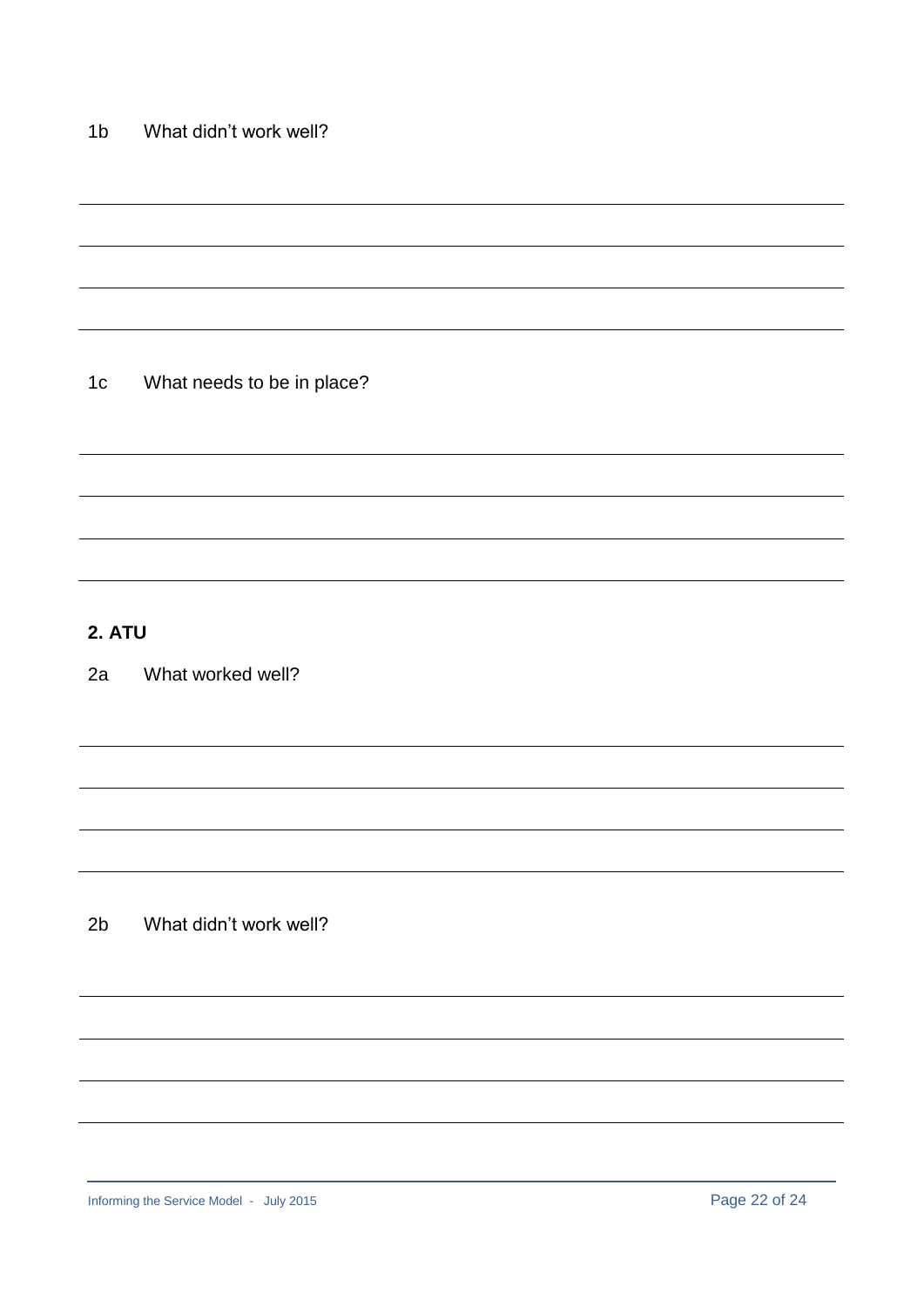### **3. Coming home/ back into the community**

3a What worked well?

3b What didn't work well?

3c What needs to be in place?